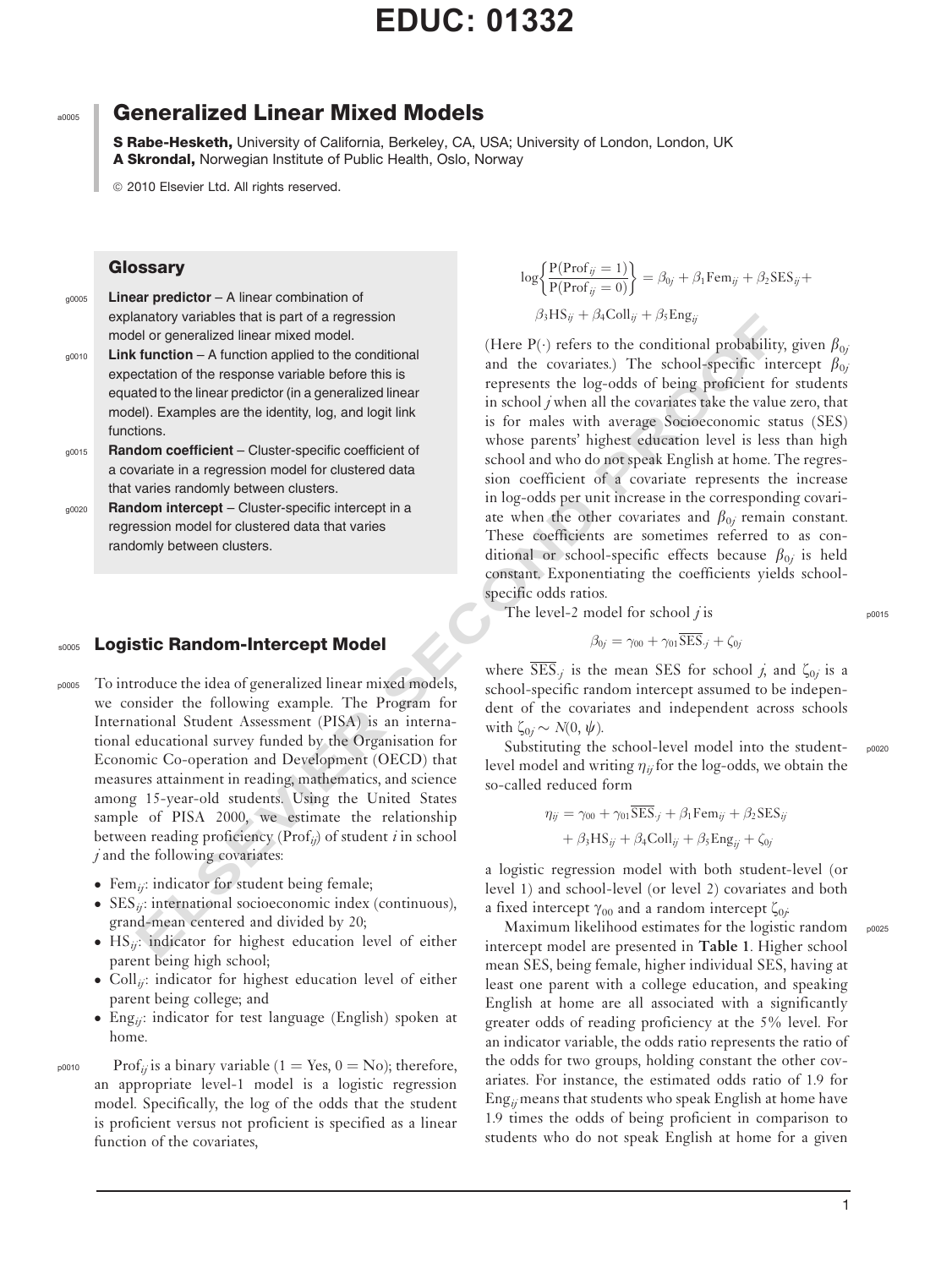#### 2 Generalized Linear Mixed Models

school mean SES, gender, parents' education, and random intercept  $\zeta_{0i}$ .

p0030 For a continuous covariate, the odds ratio can be interpreted as the effect of increasing the covariate by a unit; therefore, it is important to understand the scale of the covariate. Individual SES has a standard deviation of 0.88 and school mean SES has a standard deviation of 0.45. Each unit increase in school mean SES is associated with a quadrupling in the estimated odds of being proficient, controlling for individual SES, the other covariates, and the random intercept. Such an additional effect of the school mean of a variable after controlling for the individual-level variable is sometimes referred to as a contextual effect. Here it could be due to the effect of the peers' SES, as well as any omitted variables that are correlated with school SES, such as school resources, parent involvement, and teacher qualifications.

hood mean of a variable after controlling for the dens who do not speak English at home For<br>the second mean of a variable since the second mean for the second mean field. Here it could be the total be the effect of popula p0035 If we had omitted school mean SES from the model, the estimated coefficient of individual SES would have been greater (0.41) due to absorbing some of the contextual effect. Using econometric terminology, we would have had an endogeneity problem because the random intercept, representing the combined effects of all omitted covariates at the cluster level (including school mean SES), would be correlated with individual SES. Another way of thinking about the problem is by remembering that the random intercept is assumed to be uncorrelated with the covariates; therefore, the effects of included covariates are not controlled for any possible school-level confounders. Such control can be achieved for an individual level-1 covariate by mean centering it and/or including its cluster mean as an additional covariate. Alternatively, we can eliminate cluster-level confounding for all level-1 covariates by specifying fixed effects for schools. In linear models, this could be accomplished by including indicator variables for schools. In logistic regression models, an appropriate approach is conditional maximum likelihood estimation. Using this method gives similar estimated coefficients except for a lower estimate of 0.46 for  $Eng_{ii}$ , suggesting that there might be an endogeneity problem or contextual effect for this variable.

t0005 Table 1 Maximum likelihood estimates for logistic random intercept model

| Parameter                                                                                                                                                                                                                              | Est                                                             | (SE)                                                                         | ОR                                     | (95% CI)                                                                         |
|----------------------------------------------------------------------------------------------------------------------------------------------------------------------------------------------------------------------------------------|-----------------------------------------------------------------|------------------------------------------------------------------------------|----------------------------------------|----------------------------------------------------------------------------------|
| Yoo<br>$\gamma_{01}[\overline{\textsf{SES}}_{\cdot j}]$<br>$\beta_1$ [Fem <sub>ii</sub> ]<br>$\beta_2$ [SES <sub>ii</sub> ]<br>$\beta_3$ [HS <sub>ij</sub> ]<br>$\beta_4$ [Coll <sub>ij</sub> ]<br>$\beta_5$ [Eng <sub>ij</sub> ]<br>ψ | $-2.02$<br>1.38<br>0.56<br>0.29<br>0.39<br>0.71<br>0.62<br>0.27 | (0.29)<br>(0.18)<br>(0.10)<br>(0.07)<br>(0.25)<br>(0.23)<br>(0.29)<br>(0.09) | 4.0<br>1.7<br>1.3<br>1.5<br>2.0<br>1.9 | (2.8, 5.7)<br>(1.4, 2.1)<br>(1.2, 1.5)<br>(0.9, 2.4)<br>(1.2, 3.3)<br>(1.2, 2.9) |

It is useful to visualize the magnitude of the effects of  $_{\text{p0040}}$ some variables on the probability of reading proficiency, holding constant other variables. For instance, we can consider boys whose parents' highest level of education is high school and who have SES equal to the overall mean, and obtain predicted probabilities as a function of school mean SES and the indicator variable for speaking English at home. A graph of these predicted probabilities (for the range of school mean SES in the data) is shown in Figure 1, where the dashed curves are for students who speak English at home and the solid curves are for students who do not speak English at home. For each line pattern, the curve that is closer to 0.5 represents the population averaged or marginal probability, after integrating or averaging out the random intercept, whereas the other curve represents the conditional or schoolspecific probability, with the random intercept set to 0, which is also the median probability.

We can see that school mean SES has a large effect, with predicted probabilities differing by more than 0.4 between the lowest and highest SES schools. Speaking English at home increases the probability by about 0.1 for average and above average SES schools. In the very low SES schools, boys with average SES, but whose parents' highest level of education is high school, have very low probabilities of reading proficiency.

### **Random Coefficient Models SOO10** SOO10

The random intercept model for the  $log-$ odds considered p0050 in the previous section had the form

$$
\eta_{ij} = \beta_{0j} + \beta_1 x_{1ij} + \ldots + \beta_p x_{Pij}
$$



**Figure 1** Predicted probability of reading proficiency as a  $_{6005}$ function of school mean SES for students who do (dashed curves) and do not (solid curves) speak English at home (with Fem<sub>ij</sub> = 0, SES<sub>ij</sub> = 0, HS<sub>ij</sub> = 1, and Coll<sub>ij</sub> = 0). For each line pattern, the curves closer to 0.5 are marginal probabilities and the other curves, median probabilities.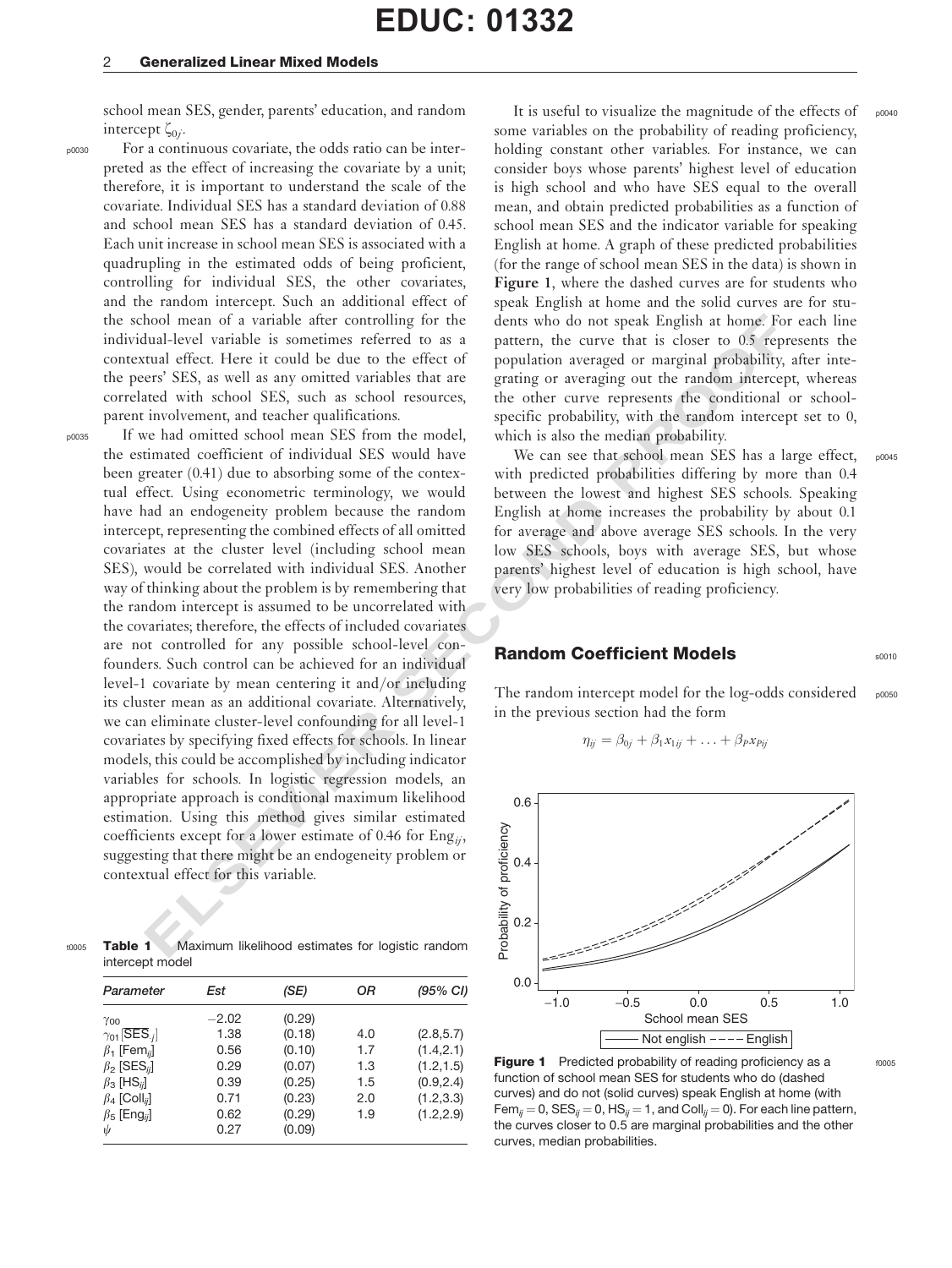where  $\beta_{0i}$  is a school-specific random intercept and  $x_{pi}$  $(p = 1, ..., P)$  are level-1 covariates with fixed regression coefficients  $\beta_p$ .

p0055 In random coefficient models, not only is the intercept school specific, but the effects of at least some level-1 covariates also vary between schools. The simplest example is a model with a random intercept and a random slope for a covariate  $x_{1ii}$ . The level-1 model for the logodds then has the form

$$
\eta_{ij} = \beta_{0j} + \beta_{1j}x_{1ij} + \beta_2x_{2ij} + \ldots + \beta_px_{Pij}
$$

where  $x_{1ij}$  has a school-specific regression coefficient or slope  $\beta_{1j}$  whereas the other level-1 covariates have fixed regression coefficients  $\beta_2, \ldots, \beta_p$ .

p0060 The school-specific intercept and slope each, has its own level-2 model of the form

$$
\beta_{0j} = \gamma_{00} + \gamma_{01}\omega_{1j} + \dots \gamma_{0Q}\omega_{Q,j} + \zeta_{0j}
$$
  

$$
\beta_{1j} = \gamma_{10} + \gamma_{11}\omega_{1j} + \dots \gamma_{1Q}\omega_{Q,j} + \zeta_{1j}
$$

where  $\omega_{1j}, \dots, \omega_{Qj}$  are school-level covariates. The school-specific random intercept  $\zeta_{0j}$  and random slope  $\zeta_{1i}$  are typically assumed to have a bivariate normal distribution with zero means for given covariate values.

p0065 Substituting the level-2 models into the level-1 model produces a reduced form with cross-level interaction terms. For instance, the model for  $\beta_{1j}$  includes the term  $\gamma_{11}$   $\omega_{1j}$ , and, since  $\beta_{1j}$  multiplies  $x_{1ij}$ , we obtain the crosslevel interaction  $\gamma_{11}$   $\omega_{1j}x_{1ij}$ . Random coefficient models<br>could of course also include random effects of more than could, of course, also include random effects of more than one covariate varying at level-1.

# **s0015 Different Response Types**

xi<sub>N</sub> has a school-specific regression coefficient or<br>  $x_{ij}p_{ij}e^{-y_i}y_{ijq_j}e^{-y_i}y_{ijq_j}$ .<br>  $\hat{y}_{ij}$  whereas the other level-1 covariates have fixed and the link function is  $P(\hat{y}_{ij}) = 1$  and the<br>
school-specific intercept p0070 All generalized linear mixed models have a so-called linear predictor  $\eta_{ij}$  of the form shown in the previous section. However, the relationship between the linear predictor and the observed response  $y_{ij}$  can be specified in a number of different ways depending on the type of response variable. First, a conditional distribution for  $y_{ii}$  is specified as a function of the conditional expectation  $\mu_{ii}$ , given the covariates and random effects. Second, a link function  $g(\cdot)$  is specified so that

$$
g(\mu_{ij})=\eta_{ij}
$$

p0075 The conditional response distribution is from the exponential family and is characterized by the conditional expectation  $\mu_{ij}$  as well as a dispersion parameter  $\phi$  that affects the conditional variance

$$
Var(y_{ij}|\mu_{ij}) = \phi V(\mu_{ij})
$$

where the variance function  $V(\mu_{ii})$  is determined by the chosen distribution.

We briefly discuss the most common generalized linear  $_{\text{p}0080}$ mixed models for continuous responses, binary responses, and counts.

### Continuous Responses s0020

In the continuous case, a linear mixed model is typically  $_{\text{poose}}$ assumed, in which the conditional response distribution is normal,

$$
y_{ij}|\mu_{ij} \sim N(\mu_{ij}, \sigma_{\rm e}^2)
$$

and the link function is the identity link

 $\mu_{ii} = \eta_{ii}$ 

The variance function is  $V(\mu_{ij}) = 1$  and the dispersion parameter is  $\phi = \sigma^2$ . .

#### Binary Responses and the state state state state state state state state state state state state state state state state state state state state state state state state state state state state state state state state state

Binary responses are assumed to be independently Ber- poose noulli distributed as

$$
y_{ij}|\dot{\mu}_{ij} \sim \text{Bernoulli}(\mu_{ij})
$$

for given  $\mu_{ij}$ . Here the conditional expectation  $\mu_{ij}$  is also the conditional probability  $P(y_{ij} = 1)$  for given values of the covariates and random effects. The most common link function is the logit link

$$
\eta_{ij} = \text{logit}(\mu_{ij}) \equiv \text{log}\left\{\frac{\mu_{ij}}{1 - \mu_{ij}}\right\} = \text{log}\left\{\frac{P(y_{ij} = 1)}{P(y_{ij} = 0)}\right\}
$$

which can be interpreted as the log of the odds that  $y_{ij}$  is 1. An alternative link function is the probit link  $\Phi^{-1}(\mu_{ii})$ , the inverse standard normal cumulative distribution function. The variance function in either case is

$$
V(\mu_{ij})=\mu_{ij}(1-\mu_{ij})
$$

and the dispersion parameter is equal to 1.

If there are several  $(n_{ii} > 1)$  independent binary poose responses per unit  $ij$ , the conditional distribution of the number of responses that are 1 is binomial with probability of success  $\mu_{ij}$  and number of trials  $n_{ij}$ . In this case, the variance function is  $n_{ij} \mu_{ij} (1 - \mu_{ij})$  and  $\phi = 1$ . However, if  $n_{ij} > 1$ , it is possible that the empirical variances are larger or smaller than the model-implied variances. Such overdispersion or underdisperson can be accommodated by estimating  $\phi$  as a free parameter in a so-called quasilikelihood approach. In likelihood or Bayesian methods, overdispersion is instead induced by including additional random effects varying over level-1 units. Note that there is no such thing as overdispersion or underdispersion if  $n_{ij} = 1$ , although researchers sometimes attempt to model it.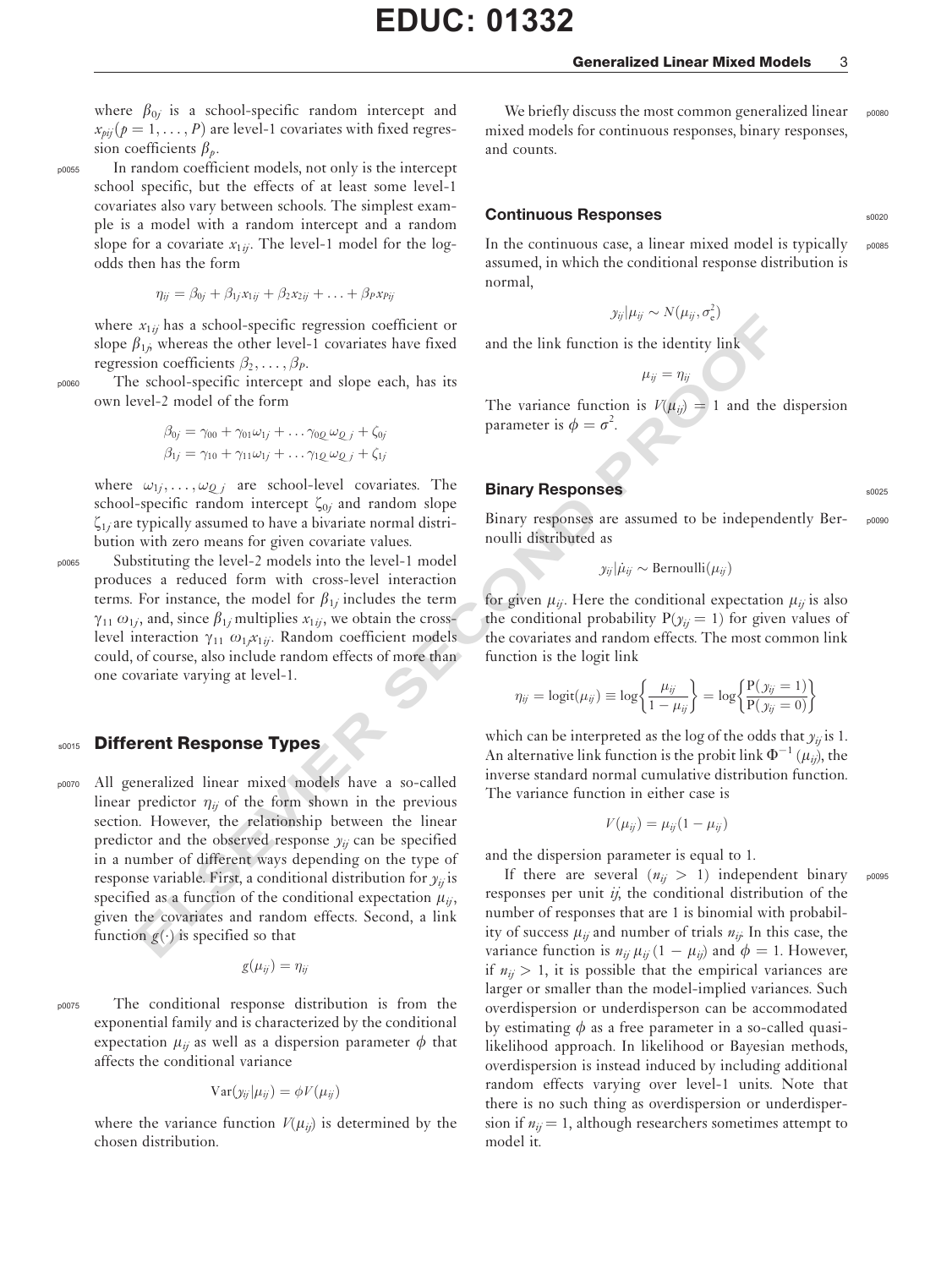#### 4 Generalized Linear Mixed Models

#### s0030 Latent response formulation

p0100 In econometrics and psychometrics, models for binary responses are often specified by imaging an underlying or latent continuous response  $y_{ij}^*$  such that the observed response  $y_{ij}$  is 1 if the latent response exceeds 0 and  $y_{ij}$  is 0 otherwise. An obvious interpretation of  $y_{ij}^*$  in the proficiency example is as a continuous measure of reading achievement that must exceed a threshold for the student to be proficient. A linear mixed model is then specified for the latent response

$$
y_{ij}^* = \eta_{ij} + e_{ij}
$$

 $_{p0105}$  If a logistic distribution is assumed for  $e_{ij}$ , we obtain a logistic regression model, and, if a standard normal distribution is assumed, we obtain a probit regression model.

logistic distribution is assumed for  $\epsilon_{ij}$  we obtain a some one one one of the number of times a teacher st<br>regression model, and, if a standard normal distri-<br>box one of the number of times a teacher st<br>regression mode  $_{p0110}$  A simple latent response model with  $\eta_{ii} = \beta_0 + \beta_1 x_{ii}$  is shown in the lower portion of Figure 2. The density curves represent the distribution of  $y_{ij}^*$  for different values of  $x_{ij}$ , with means falling on the upward sloping regression line. The threshold 0 is indicated by the dashed horizontal line, and the areas under the density curves exceeding this threshold are shaded. These probabilities that  $y_{ij}^{\ast}$  is greater than 0 represent the corresponding probabilities that  $y_{ii} = 1$ . The upper portion of the figure is a graph of these probabilities as a function of  $x_{ij}$  and we can recognize the familiar logistic curve. The logistic regression model can thus either be specified through a logit link or using a latent response formulation.

p0115 The latent response formulation can be useful for interpreting the random part of the model. For a random intercept model, we can express the within-cluster dependence as the residual intraclass correlation among the latent responses, given the covariates

$$
\mathrm{cor}(y_{ij}^* \cdot y_{ij'}^* | \mu_{ij}) = \frac{\psi}{\psi + \mathrm{Var}(e_{ij})}
$$

where  $\text{Var}(e_{ij})$  is  $\pi^2/3$  in logistic models and 1 in probit<br>models. For the estimates in Table 1, the residual models. For the estimates in Table 1, the residual



f0010 Figure 2 Illustration of the relationship between latentresponse model and probability of observed response being 1. (Source: Rabe-Hesketh and Skrondal, 2008).

intraclass correlation of the latent responses is estimated as 0.08. Hence, 8% of the residual variance in underlying reading achievement is due to schools. Although this intraclass correlation relies on the concept of a latent response, it is preferable to the correlation among the observed responses which depends on the covariate values.

# **Counts** some set of the some set of the some set of the some set of the some set of the some set of the some set of the some set of the some set of the some set of the some set of the some set of the some set of the some

Sometimes a response variable is a count of some event p0120 such as the number of days a student is absent from school in a year or the number of times a teacher shouts in an

 $y_{ij}$   $\vert \mu_{ij} \sim \text{Poisson}(\mu_i)$ 

hour. The conditional response distribution is typically

and a log link is used

specified as Poisson,

 $log(\mu_{ij}) = \eta_{ij}$ 

The log link ensures that the expected count is nonnegative and produces a multiplicative model for the expected count.

The variance function is  $V(\mu_{ij}) = \mu_{ij}$  and  $\phi = 1$ . Over- p0125 dispersion or underdisperson can be accommodated by estimating  $\phi$  as a free parameter, and overdispersion can be modeled by including additional random effects varying over level-1 units. The Poisson model cannot be specified through a latent response formulation.

### **Other Response Types** solution of the solution of the solution of the solution of the solution of the solution of the solution of the solution of the solution of the solution of the solution of the solution of the solutio

Ordinal responses include Likert scales for agreement poise with attitude statements (e.g., disagree, neither agree nor disagree, and agree) and reported frequencies of doing something such as helping children with homework (e.g., daily, several times per week, occasionally, and never). The most common models are so-called cumulative logit or probit models, and these can be specified as logit or probit models for the probabilities of exceeding each of the ordered categories (except the last). A parallel regression assumption is usually made by allowing only the intercept to take different values for different categories. The models can alternatively be specified using a latent response formulation with several, freely estimated thresholds.

Discrete time durations are often of interest in educa-<br>
<sub>p0135</sub> tion. Examples include number of semesters to dropout from college, age at which children first enter preschool, and number of years teachers teach at a school. A popular model for analyzing discrete time durations is the continuation ratio logit model. After expanding the data appropriately, this model can be estimated using logistic regression for binary responses.

Unordered categorical data arise when people choose p0140 among different alternatives, such as community college,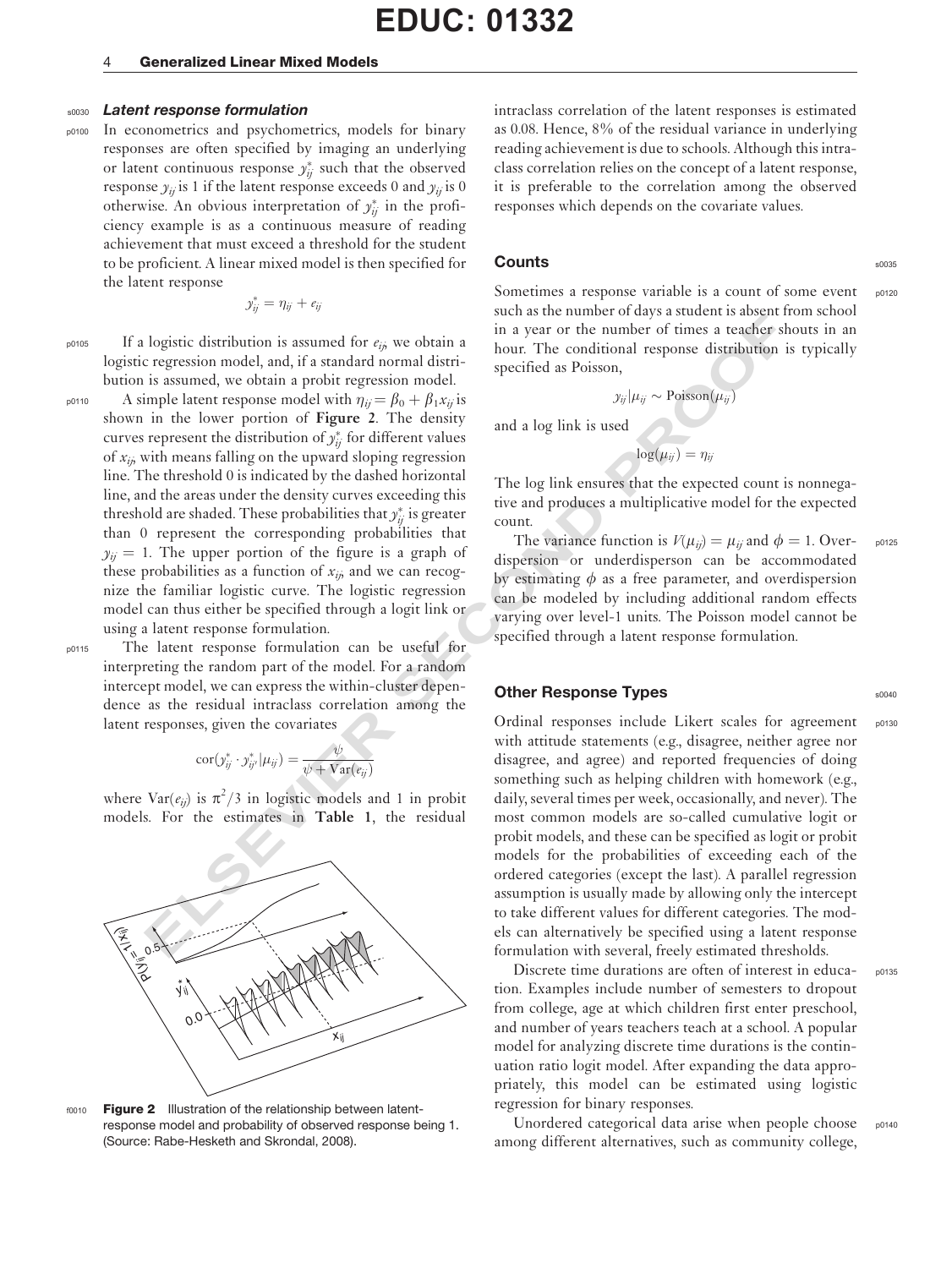4-year college, or no higher education after graduation from high school. Multinomial logit models are typically used for such data.

#### s0045 Conditional and Marginal Relationships

- p0145 The regression coefficients in generalized linear mixed models represent conditional effects in the sense that they express comparisons holding the cluster-specific random effects (and covariates) constant. For this reason, conditional effects are sometimes referred to as cluster-specific effects. In contrast, marginal effects can be obtained by averaging the conditional expectation  $\mu_{ii}$  over the random effects distribution. Marginal effects express comparisons of entire sub-population strata defined by covariate values and are sometimes referred to as population-averaged effects.
- p0150 In linear mixed models (identity link), the regression coefficents can be interpreted as either conditional or marginal effects. However, conditional and marginal effects differ for most other link functions. This can easily be seen for a random intercept logistic regression model with a single covariate in Figure 3. The cluster-specific, conditional relationships are shown as dotted curves with horizontal shifts due to different values of the random intercept. The population-averaged, marginal curve is obtained by averaging the conditional curves at each value of  $x_{ii}$ . We see that the marginal curve resembles a logistic curve with a smaller regression coefficient. Hence, the marginal effect of  $x_{ij}$  is smaller than the conditional effect.
- 
- p0155 The difference between conditional and marginal relationships is also visible in Figure 1, but it is much less pronounced due to the relatively small estimated random intercept variance.



f0015 Figure 3 Conditional relationships (dotted curves) and marginal relationship (solid curve) for a random intercept logistic model. From Skrondal, A. and Rabe-Hesketh, S. (2004). Generalized Latest Variable Modeling: Multilevel, Longitudinal, Structural Equation Models, Boca Raton, FL: Chapman and Hall/ CRC.

#### **Estimation and Software solution and Software superiorism and Software**

The model parameters to be estimated in most generalized  $_{\text{p0160}}$ linear mixed models are the fixed regression coefficients and the covariance matrix of the random effects (the variance  $\psi$  for a random-intercept model). The most commonly used estimation methods are maximum likelihood, penalized quasi-likelihood (PQL-1), and Markov chain Monte Carlo (MCMC).

Maximum likelihood estimation is not straightforward p0165 for generalized linear mixed models because the likelihood involves integrals that cannot be solved analytically. Many software packages therefore use numerical integration, typically adaptive or ordinary Gauss–Hermite quadrature. Examples include the Stata programs xtlogit, xtpoisson, xtmelogit, xtmepoisson, and gllamm; the SAS procedure NLMIXED; and the R-program Imer. The estimates in Table 1 and the predictions for Figure 1 were obtained using gllamm (see multimedia).

are sometimes referred to as cluster-specific effects. involves integrals that cannot be solved analytical properties are smaller than the sympatom of the standard expectation  $\mu_{\rm g}$  or the readon effects in all applic Numerical integration is time consuming, particularly  $_{\text{p017C}}$ if the model includes several random effects. Approximate methods have therefore been suggested, including PQL-1 which is implemented in the SAS procedure GLIMMIX, the S-PLUS or R function glmmPQL, and the standalone programs HLM and MLwiN. Unfortunately, these methods sometimes produce biased estimates, in particular for binary responses, small cluster sizes and large intraclass correlations of the latent responses. More accurate approximations have therefore also been implemented (PQL-2 in MLwiN and Laplace6 in HLM). Software implementing MCMC for Bayesian estimation includes the general program BUGS or WINBUGS and the program MLwiN which is custom made for generalized linear mixed models.

### Assigning Values to Random Effects **SODES** 50055

It is sometimes required to assign values to the random  $_{\text{p0175}}$ effects for individual clusters. For instance, random intercepts for schools or teachers in models for student outcomes can sometimes be viewed as measures of effectiveness since they represent the school- or teacherspecific value added taking into account after having taken observed covariates such as the prior achievement of students at intake.

If MCMC is used for estimation, there is no real poison distinction between parameters and random effects, and estimates of the latter are obtained in a straightforward manner. If maximum likelihood or approximate methods are used for estimation, the parameters (typically the fixed regression coefficients and the covariance matrix of the random effects) are treated as known and replaced by their estimates for the purpose of assigning values to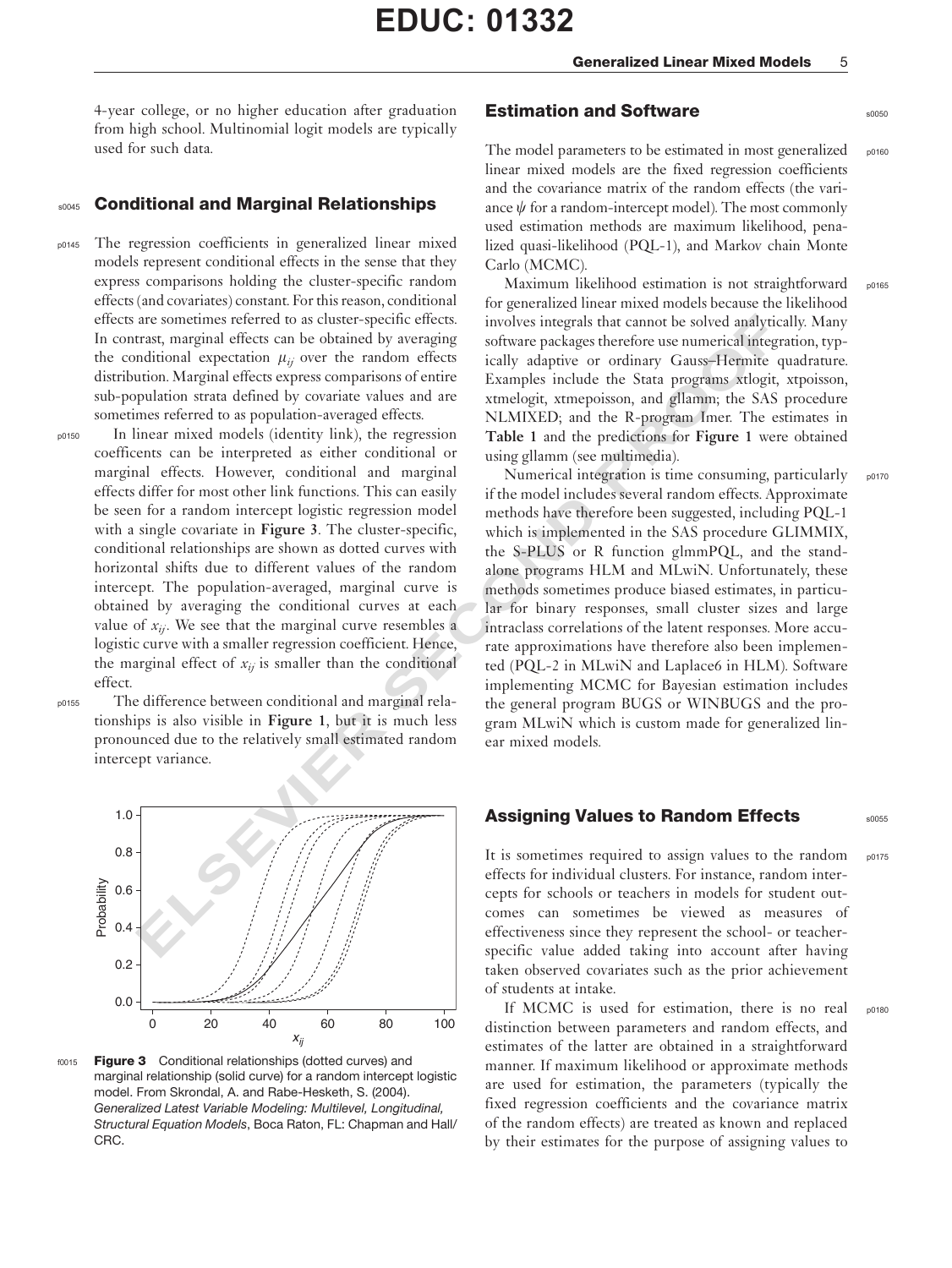#### 6 Generalized Linear Mixed Models

the random effects. The random effects are then either estimated by maximum likelihood or predicted using empirical Bayes.

p0185 Viewing the random effects as the only unknown parameters, they can be estimated by maximizing the joint probability distribution (or likelihood) of the responses, given the random effects and covariates, with respect to the random effects. This maximum likelihood estimation is performed independently for each cluster. In linear mixed models, such estimates are also known as ordinary least squares (OLS) estimates.

mpirical Bayes prediction on the random effects, we pitch by different parameters for different the information that we have about the random Ferthermore, the random effects can be repeated to the formulation of the rando p0190 In empirical Bayes prediction of the random effects, we exploit the information that we have about the random effects before seeing the data for a cluster, namely the estimated random effects distribution, known as the prior distribution. The posterior distribution of the random effects for a cluster is proportional to the product of the prior distribution and the likelihood for the cluster. The mean of the posterior distribution is called the empirical Bayes predictor. In linear mixed models, these predictions are also known as best linear unbiased predictors (BLUPs).

- p0195 The empirical Bayes predictions are shrunken toward zero compared with the maximum likelihood estimates. This shrinkage occurs because the prior distribution has its mean at zero. Shrinkage is negligible when the likelihood dominates the prior, for instance due to a large cluster size, but can be pronounced for small cluster sizes. Empirical Bayes predictors have lower mean squared prediction errors than maximum likelihood estimators and are, therefore, usually preferred.
- 

p0200 There are generally no closed-form expressions for the empirical Bayes predictor except for linear mixed models. For other generalized linear mixed models, empirical Bayes predictions can be obtained by numerical integration.

### **s0060** Some Extensions

p0205 We have considered two-level models in this article which are applicable for typical educational datasets where students are nested in schools or where repeated observations on students over time are nested in students. There are often further levels of nesting. For instance, we may have repeated observations nested within students who are nested in schools. Alternatively, students may be nested in classrooms nested in schools, or schools may be nested in school districts or countries. In these cases, we can include random effects at each of the nested levels. More complex designs require crossed random effects. For instance, in longitudinal studies, students may be in middle school in the first two waves and, subsequently, high school in the next two waves. Middle schools are typically crossed with high schools in the sense that all students from a given middle school do not attend the same high school (or vice versa).

Estimation of models with nested random effects is not  $_{0.0210}$ much more complex than estimation of standard generalized linear mixed models. In contrast, estimation of models with crossed random effects remains a challenge, except in linear mixed models.

The random part of the linear predictor in generalized  $_{po215}$ linear mixed models is quite restrictive because each random effect  $\zeta_{\nu i}$  merely multiplies an observed variable  $x_{\text{pri}}$  in the reduced form. Generalized linear latent and mixed models (GLLAMMs) extend generalized linear mixed models by allowing the random effects to be multiplied by different parameters for different responses. Furthermore, the random effects can be regressed on observed covariates and other random effects (at the same or higher hierarchical levels). This is useful for incorporating measurement models, such as IRT models, within generalized linear mixed models.

See also: Categorical data analysis (01311); Empirical Bayes Methods (01325); Generalized Linear Models (01331); Growth modeling (01335); Hierarchical Linear Model (01336); Value-added models (01374).

## Bibliography

Skrondal, A. and Rabe-Hesketh, S. (2004). Generalized Latent Variable Modeling: Multilevel, Longitudinal, and Structural Equation Models. Boca Raton, FL: Chapman and Hall/CRC.

## Further Reading

- Breslow, N. E. and Clayton, D. G. (1993). Approximate inference in generalized linear mixed models. Journal of the American Statistical Association 88, 9–25.
- Clayton, D. G. (1996). Generalized linear mixed models. In Gilks, W. R., Richardson, S., and Spiegelhalter, D. J. (eds.) Markov Chain Monte Carlo in Practice, pp 275–301. London: Chapman and Hall.
- Gelman, A. and Hill, J. (2007). Data Analysis Using Regression and Multilevel/Hierarchical Models. Cambridge: Cambridge University **Press**
- Goldstein, H. (2003). Multilevel Statistical Models, 3rd edn. London: Arnold.
- Goldstein, H. and Rasbash, J. (1996). Improved approximations for multilevel models with binary responses. Journal of the Royal Statistical Society, Series A 159, 505-513.
- McCullagh, P. and Nelder, J. A. (1989). Generalized Linear Models, 2nd edn. London: Chapman and Hall.
- McCulloch, C. E., Searle, S. R., and Neuhaus, J. M. (2008). Generalized, Linear and Mixed models, 2nd edn. New York: Wiley.
- Rabe-Hesketh, S. and Skrondal, A. (2008). Generalized linear mixed effects models. In Fitzmaurice, G. M., Davidian, M., Verbeke, G., and Molenberghs, G. (eds.) Longitudinal Data Analysis, pp 79–106. Boca Raton, FL: Chapman and Hall/CRC.
- Rabe-Hesketh, S. and Skrondal, A. (2008). Multilevel and Longitudinal Modeling Using Stata, 2nd edn. College Station, TX: Stata Press.
- Rabe-Hesketh, S., Skrondal, A., and Pickles, A. (2004). Generalized multilevel structural equation modeling. Psychometrika 69, 167–190.
- Rabe-Hesketh, S., Skrondal, A., and Pickles, A. (2005). Maximum likelihood estimation of limited and discrete dependent variable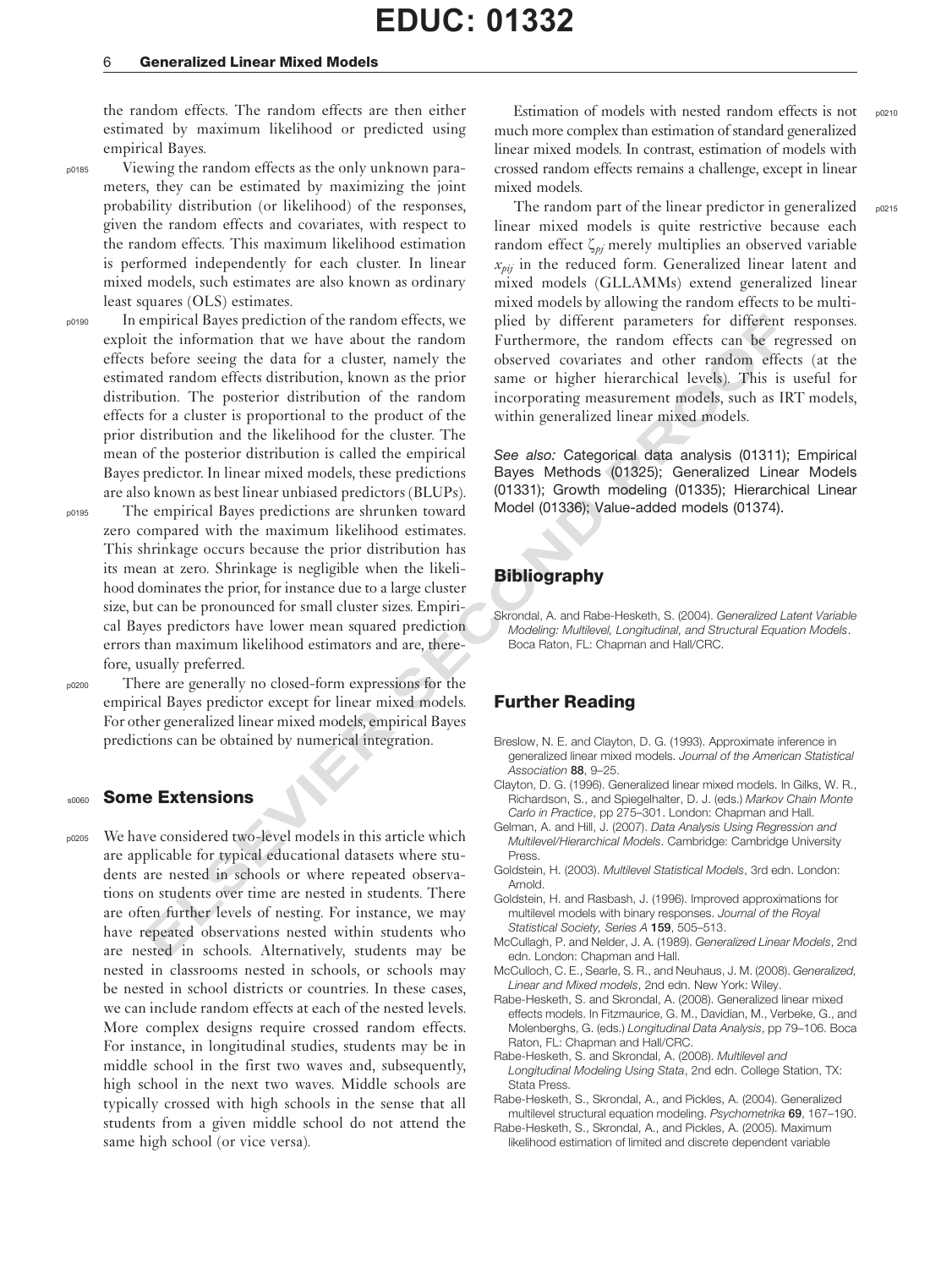models with nested random effects. Journal of Econometrics 128, 301–323.

- Raudenbush, S. W. (1993). A crossed random effects model for unbalanced data with applications in cross-sectional and longitudinal research. Journal of Educational and Behavioral Statistics 18, 321–349.
- Raudenbush, S. W. and Bryk, A. S. (2002). Hierarchical Linear Models, 2nd edn. Thousand Oaks, CA: Sage.
- Raudenbush, S. W., Yang, M.-L., and Yosef, M. (2000). Maximum likelihood for generalized linear models with nested random effects via high-order, multivariate Laplace approximation. Journal of Computational and Graphical Statistics 9, 141–157.
- Ritz, J. and Spiegelman, D. (2004). A note about the equivalence of conditional and marginal regression models. Statistical Methods in Medical Research 13, 309–323.
- Singer, J. D. and Willett, J. B. (1993). It's about time: Using discrete-time survival analysis to study duration and the timing of events. Journal of Educational Statistics 18, 155–195.

ELSEVIER SECOND

Skrondal, A. and Rabe-Hesketh, S. (2003). Multilevel logistic regression for polytomous data and rankings. Psychometrika 68, 267–287.

- Skrondal, A. and Rabe-Hesketh, S. (2007). Redundant overdispersion parameters in multilevel models. Journal of Behavioral and Educational Statistics 32, 419–430.
- Skrondal, A. and Rabe-Hesketh, S. (in press). Prediction in multilevel generalized linear models. Journal of the Royal Statistical Society, Series A.
- Snijders, T. A. B. and Bosker, R. J. (1999). Multilevel Analysis: An Introduction to Basic and Advanced Multilevel Modeling. London: Sage.

#### Relevant Websites

http://www.gllamm.org – Gllamm, State Programs for estimating,

- predicting, stimulating Generalized Linear Latent and Mixed Models. http://www.ssicentral.com/htm – SSI, Scientific Software International, Hierarchical Linear and Nonlinear Models.
- http://www.cmm.bristol.ac.uk University of Bristol, Centre for Multilevel Modelling.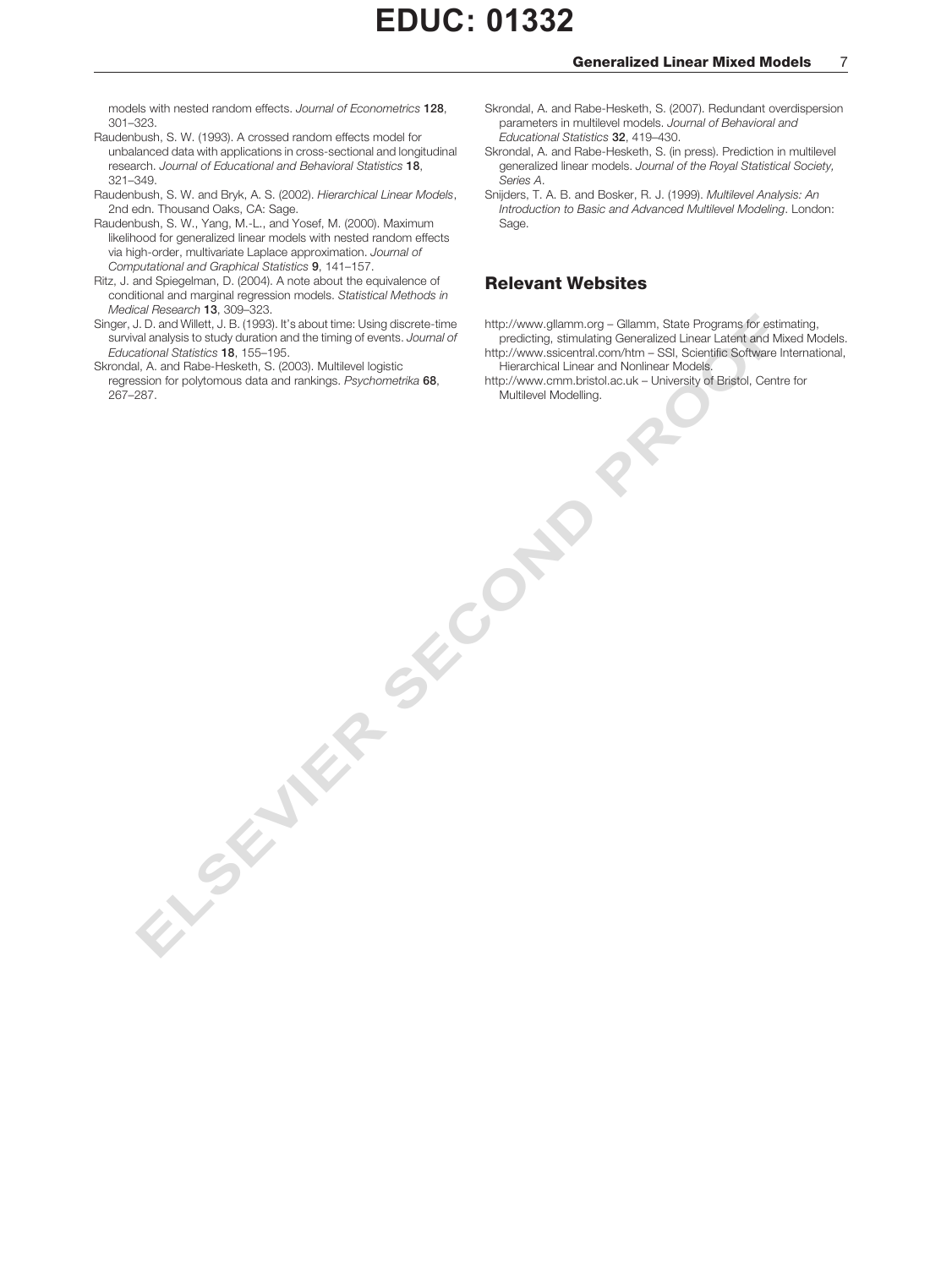# Non-Print Items

### Abstract:

Generalized linear mixed models are used to model response variables of different types, including continuous and binary responses and counts, when the data are clustered. Clustered data are common in education, canonical examples being students nested in schools and longitudinal responses nested in students. This article introduces the models through an example with a binary response variable and discusses conditional and marginal effects, estimation and software, and assignment of values to random effects.

Generalized linear mixed models extend linear mixed models, or hierarchical linear models, to accommodate noncontinuous responses, such as binary responses or counts. Such models are useful when the data are clustered in some way, a canonical example in education being students nested in schools. Another important example is longitudinal data where repeated observations of the same students are nested within students. Another term for generalized linear mixed models is hierarchical or multilevel generalized linear models. The terms random coefficient models or random effects models are also often used for either linear or generalized linear mixed models.

We start by fitting a particular kind of generalized linear mixed model, a logistic random intercept model, to data on reading proficiency of students nested in schools. We then discuss random coefficient models and models for different response types, conditional and marginal relationships, estimation and software, and assignment of values to random effects. We close by briefly considering some useful extensions to the models discussed here.

Keywords: Adaptive quadrature; Conditional effect; Empirical Bayes; Generalized linear mixed model; Gllamm; Hierarchical generalized linear model; Logistic regression; Logit link; Marginal effect; Multilevel generalized linear model; Poisson regression; Probit link; Random coefficients; Random effects

Author and Co-author Contact Information:

S Rabe-Hesketh 3659 Tolman Hall #1670 Graduate School of Education University of California Berkeley CA 94720 USA sophiarh@berkeley.edu

A Skrondal Division of Epidemiology Norwegian Institute of Public Health PO Box 4404 Nydalen Olso N-0403 Norway anders.skrondal@fhi.no